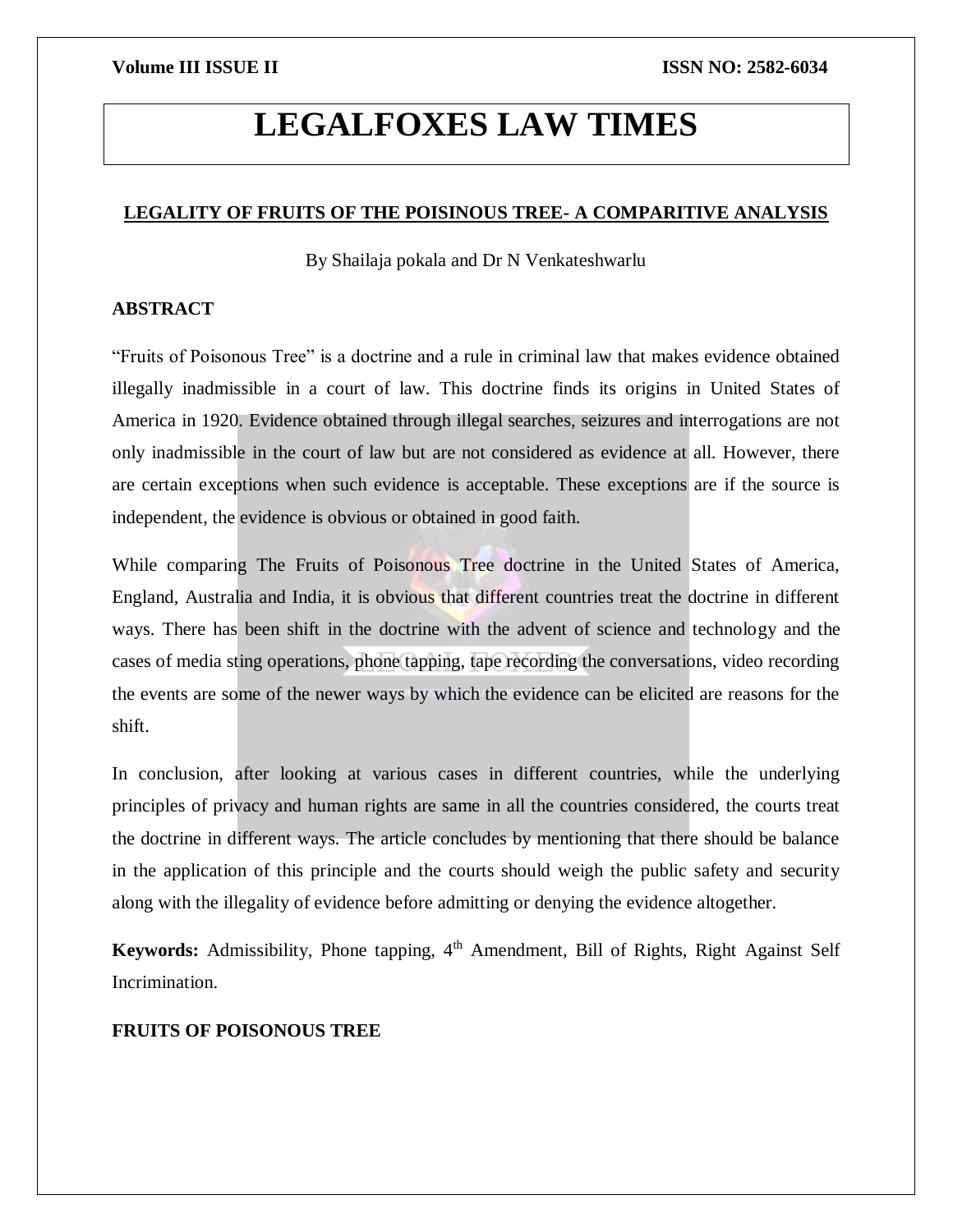The metaphor 'Fruits of Poisonous tree' is a judge created rule than a law by the legislation.<sup>1</sup> Also called as the Derivative Evidence Doctrine, it is a rule in criminal law that makes evidence that was derived from an illegal search, arrest or interrogation inadmissible.<sup>2</sup> There are various reasons for which evidence under this doctrine shall be rendered inadmissible. It can be due to illegal search, a tainted seizure, or a coercive interrogation. This rule prohibits authorities from violating the basic rights of the human beings.

However, every country has its own take when it comes to the admission of Derivative Evidence Doctrine or the Fruits of Poisonous tree.

### **AMERICA**

The doctrine gets its origin from United States of America. The unlawful search and seizures are a grave violation of the Fourth Amendment of the U.S. Constitution which is the part of Bill of Rights which guards against unreasonable searches and seizures. The illegal search and seizures aren't given a narrow approach. The Supreme Court in Boyd v United States<sup>3</sup> concluded that it is not only the breaking of his doors or the rummaging of his drawers that constitute the offence, but it is invasion of his right of private security, personal liberty and private property.

The Fourth Amendment states that "The right of the people to be secure in their persons, houses, papers, and effects, against unreasonable searches and seizures, shall not be violated, and no warrants shall be issued, but upon probable cause, supported by oath or affirmation, and particularly describing the place to be searched, and the persons or things to be seized."

This doctrine was established in 1920 by the decision in Silverthorne Lumber Co. v. United [States.](https://www.law.cornell.edu/supremecourt/text/251/385)<sup>4</sup> In this case the Court held that the essence of a provision forbidding the acquisition of evidence in a certain way is that not merely evidence so acquired shall not be used before a court but that it shall not be used at all. But this does not mean that the facts thus obtained become sacred and inaccessible. After gaining the knowledge of that evidence from an independent source, that evidence becomes acceptable.

<sup>2</sup>Boyd v. United States, 116 U.S. 616 (1886)

 $\overline{\phantom{a}}$ 

<sup>\*</sup>Research Scholar, Faculty of Law, Osmania University, Hyderabad. Sailaja\_sagar2000@yahoo.com

<sup>\*\*</sup> Head, Department of Law, Osmania University, Hyderabad. drvenkatlaw@gmail.com

<sup>1</sup> https://www.lacriminaldefenseattorney.com/legal-dictionary/f/fruit-of-poisonous-tree-doctrine

<sup>3</sup>U.S. Supreme Court; Silverthorne Lumber Co., Inc. v. United States, 251 U.S. 385 (1920)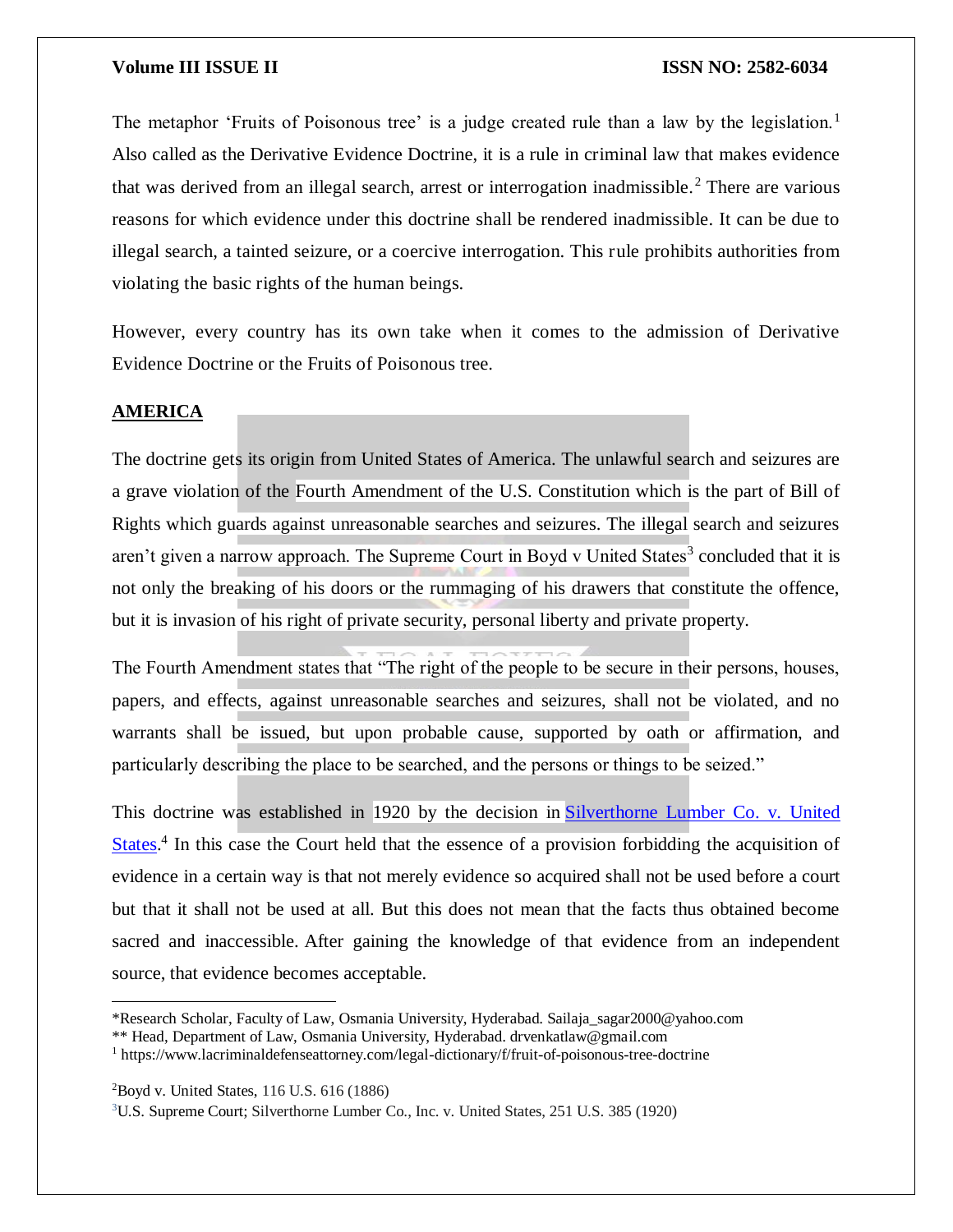Even before 1920 the Supreme court held that the unreasonable seizure and search would violate the Fourth Amendment. In Weeks v. United States,<sup>5</sup> the police officer entered the house of the defendant in his absence and seized certain documents which could be produced as evidence against him. Justice Day in his judgement said that 'every man's house is his castle and the Fourth Amendment intended to secure the citizen in person and property against lawful invasion of the sanctity of his home by officers of law'.

The metaphor 'Fruits of the poisonous tree' was coined by Justice [Felix Frankfurter](https://en.wikipedia.org/wiki/Felix_Frankfurter) in [Nardone](https://en.wikipedia.org/wiki/Nardone_v._United_States)  [v. United States.](https://en.wikipedia.org/wiki/Nardone_v._United_States)<sup>6</sup> [In this case, the U.S. Supreme Court](https://en.wikipedia.org/wiki/U.S._Supreme_Court) ruled that evidence obtained via warrantless wiretaps, in violation of the [Communications Act of 1934,](https://en.wikipedia.org/wiki/Communications_Act_of_1934) was inadmissible in federal court. The Court ruled that use of evidence directly obtained from [wiretapping,](https://en.wikipedia.org/wiki/Wiretapping) such as the conversations themselves, and indirectly, such as evidence obtained through knowledge gained from wiretapped conversations, was inadmissible in trial court.

Supreme Court of the USA in *Wong Sun v. United States*,<sup>7</sup> said that 'not only must *illegally obtained evidence* be excluded, but also *all evidence obtained* or *derived* from exploitation of that evidence. The courts deem such evidence tainted Fruits of the poisonous tree.'

However, there are certain exceptions under which this doctrine where evidence is admissible

 The evidence shall be admissible if the prosecution can prove that it was obtained from a source which is independent of the illegality.

[Murray v. U.S.](https://supreme.justia.com/cases/federal/us/487/533/) is the modern interpretation of the independent source doctrine

 If the prosecution is able to prove that the investigation officer would have discovered the evidence whether if they would have acted constitutionally or not. This is also called Attenuation doctrine.

[Utah v. Strieff.](https://www.law.cornell.edu/supremecourt/text/14-1373) [Brown v. Illinois,](https://www.law.cornell.edu/supremecourt/text/422/590) cited in *Strieff*, articulated three factors for the courts to consider when determining attenuation: temporal proximity, the presence of intervening circumstances, and the purpose and flagrancy of the official misconduct.

 $\overline{a}$ 

<sup>4</sup>Weeks v. United States; 232 U.S. 383.

<sup>5</sup> Nardone v. United States, 308 U.S. 338 (1939),

<sup>6</sup>*371 U.S. 471 (1963).*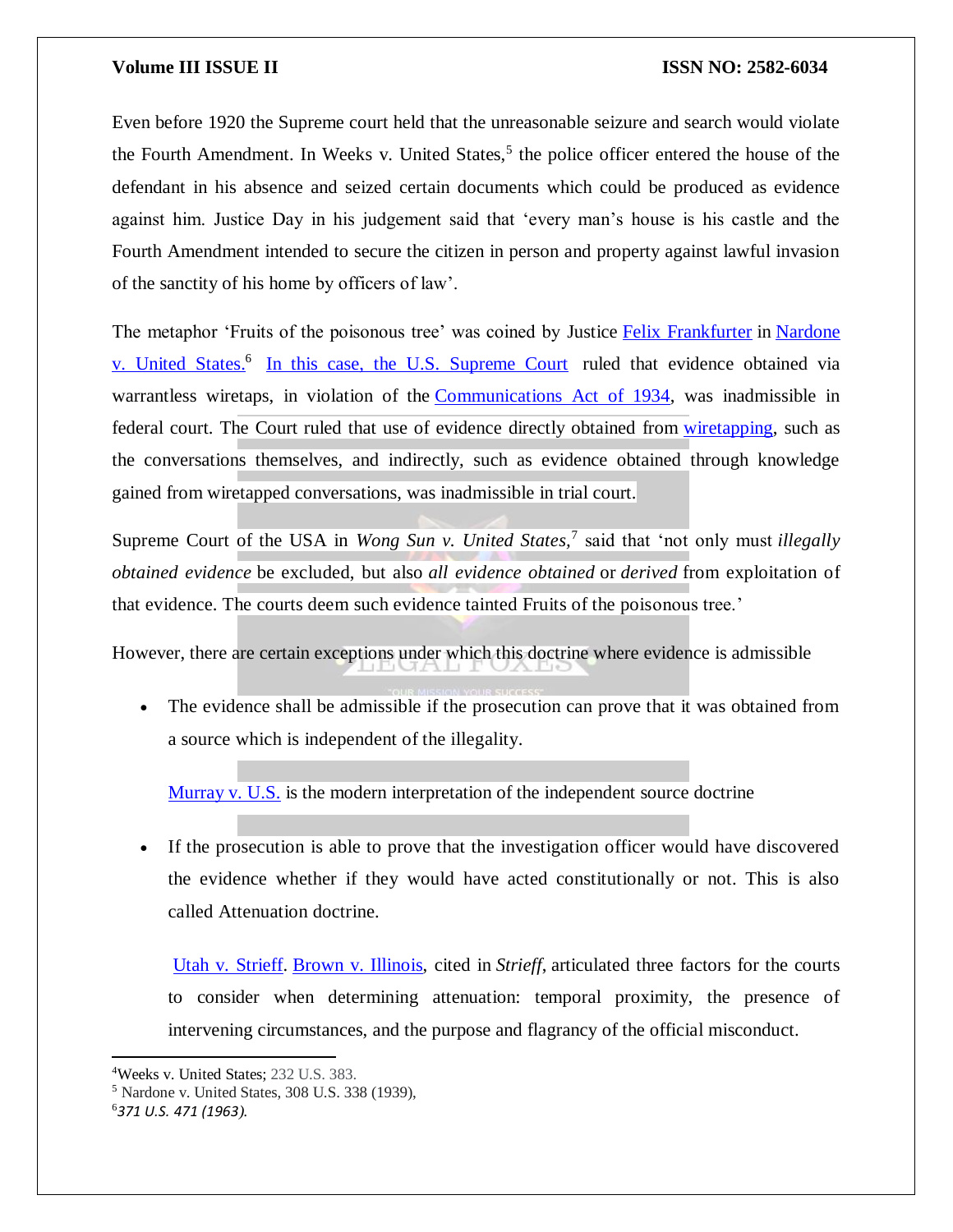If the defendant with his free will incriminates himself with either testimony or present the court with the supportive evidence.

In Nix v Williams,<sup>8</sup> the respondent conversed with the police and made selfincriminating statements and helped police in discovering the body of the boy he murdered.

 The evidence was obtained in good faith—If evidence is obtained illegally (defective search warrant based on no probable cause), but the police officer was operating in good faith (e.g., a judge signed the search warrant), then the evidence would not be excluded.

In Arizona v. Evans<sup>9</sup> the responded was stopped y the police during a routine traffic stop when the patrol car's computer indicated that there was an outstanding misdemeanor warrant for his arrest. A subsequent search of his car revealed a bag of marijuana, and he was charged with possession. The misdemeanor warrant was quashed before the arrest, hence respondant tried to suppress the marijuana as the Fruits of the poisonous tree.The Supreme Court held that the police officer acted in good faith. Hence the evidence collected from evince can be used in the court as the Exclusionary rule doesn't apply here.

Such evidence would render inadmissible even in the most serious offences. The Fruits of poisonous tree doctrine and Exclusionary rule prevents the investigation officer from conducting any kind of illegal searches and seizures or any other kind of illegal way of extracting evidence.

The court may not always abide by this principle. Over a period of time, it has been seen that the application of this rule often freed the guilty. There were instances in which the court deviated from this rule. This rule has been manipulated as a defence against the police misconduct and to

 $\overline{\phantom{a}}$ 

**<sup>8</sup>Arizona v Evans, 514 U.S. 1 (1995)**

<sup>7</sup> Nix v Williams,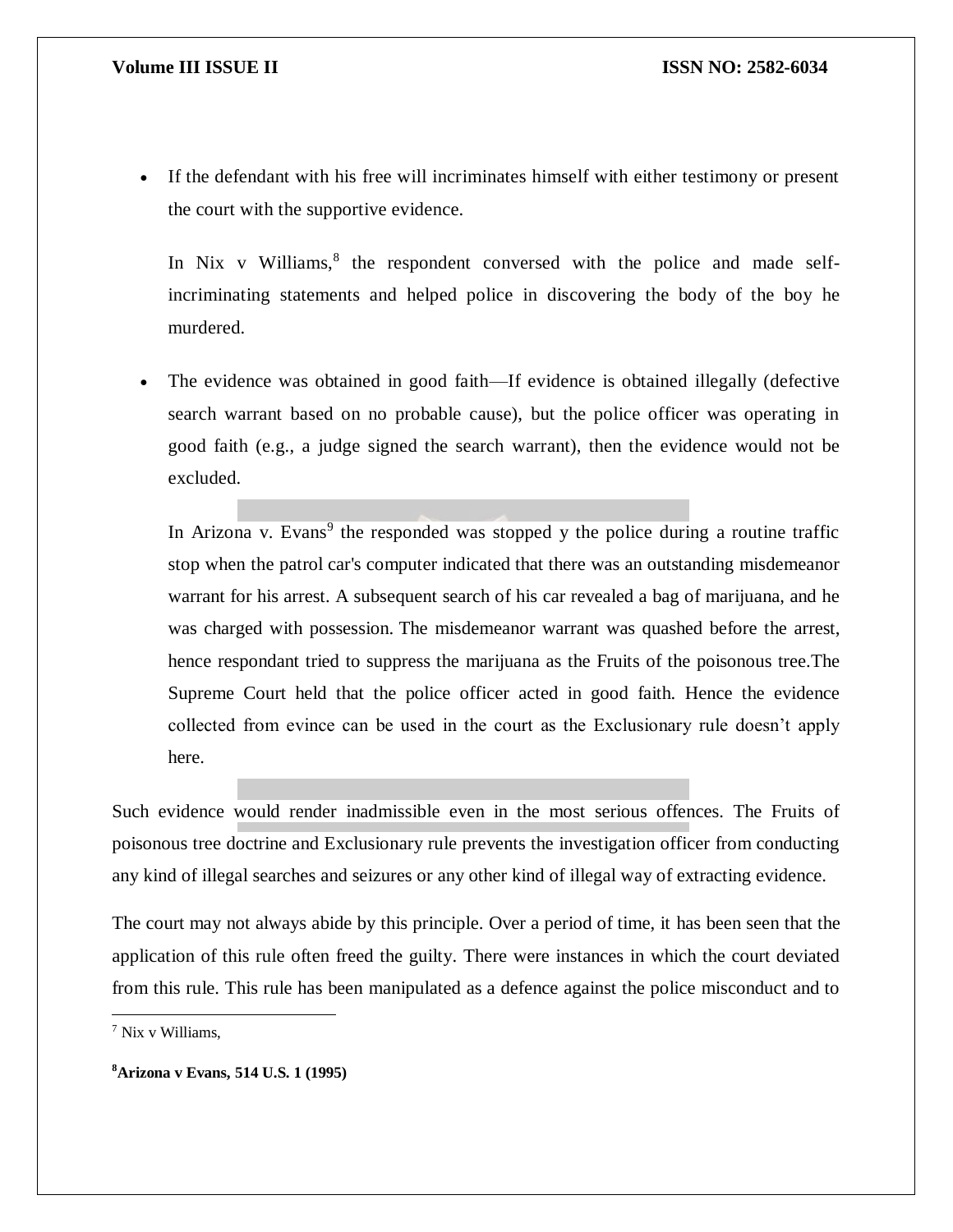evade the incrimination. The rule was formulated to check the misconduct by the authorities but ended up in causing injustice to the prosecution because the whole evidence which flows from the illegally obtained evidence is deemed inadmissible. The rule is still applicable but with few exceptions.

In Stone v. Powell,<sup>10</sup> the Supreme Court held that 'the State had provided an opportunity for full and fair litigation of a claim under the Fourth Amendment, state prisoners should not have been granted federal habeas corpus relief on the ground that evidence obtained in an unconstitutional search and seizure was introduced at trial.'

In United States v Janis, the Supreme court again upheld that if the offence against which the illegal search or seizure was conducted to secure evidence, it is bigger than the illegal search conducted by the authority, the admissibility of such seized evidence would outweigh the wrong done by the investigation officer. It held that the use of this evidence seized unconstitutionally by a state officer does not "outweigh the societal costs imposed by the exclusion."

Since 1970, the courts have started applying this doctrine reluctantly. Today the courts apply their discretion and see whether the Fruits of poisonous tree is applicable or not. For this they usually weigh the public safety with police misconduct and come to a conclusion after seeing which one outweighs the other.

# **UNITED KINGDOM**

 $\overline{\phantom{a}}$ 

In English law there is no such thing as Fruits of poisonous tree. The judges are more concerned about vindicating the truth with the aid of relevant evidence, rather than excluding an illegally obtained evidence. Hence, illegally obtained evidence through unlawful procedure is also admissible. The evidence obtained should be relevant to the case and the admission of such illegality is at the judge's discretion.

Section 78 of PACE (Police And Criminal Evidence Act, 1984) provides that 'Evidence may be excluded at the discretion of the trial judge if its admission would adversely affect the fairness of

 $9$  U.S. Supreme Court, Stone v. Powell, 428 U.S. 465 (1976)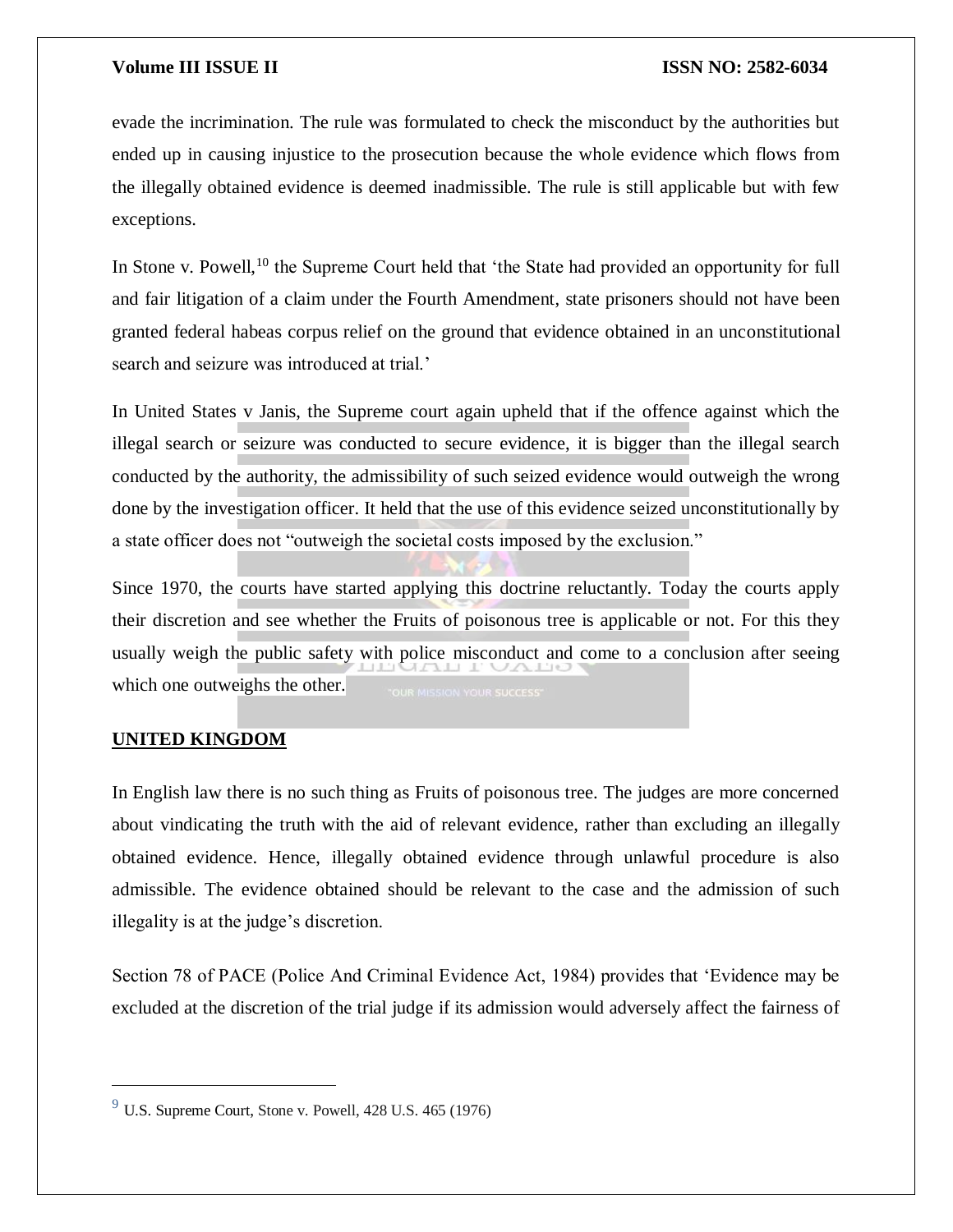the proceedings.' This provision is used by the courts to exclude improperly obtained evidence with relatively greater frequency than many had expected would be the case.

Judge Crompton in R v. Leatham<sup>11</sup> says "It matters not how you get it if you steal it even, it would be admissible in evidence." In Kuruma v. the Queen, <sup>12</sup> the defendant appealed against the unlawful possession of weapons saying that evidence had been obtained by unlawful means. Hence, should not have been admitted against him. While admitting the evidence and expressing about the discretionary power of the criminal court, the court said that- 'No doubt in a criminal case the judge always has a discretion to disallow evidence if the strict rules of admissibility would operate unfairly against an accused. If, for instance, some admission of some piece of evidence, e.g., a document, had been obtained from a defendant by a trick, no doubt the judge might properly rule it out'.

The same opinion had been voiced in Jeffrey v. Black.<sup>13</sup> The Chief Justice Lord Widgery said that 'the judges have a general discretion to decline to allow any evidence to be called by the prosecution if the think it would be unfair or oppressive to allow that to be done. It is the discretion which every criminal judge has all the time in respect of all the evidence which is tendered by the prosecution.'

*In Helliwell v Piggott-Sims*<sup>14</sup> *the judge has held that the judge can at least use his discretion in criminal cases, but he doesn't have that option in civil cases.*

### *AUSTRALIA*

 $\overline{a}$ 

*The courts do not admit illegal evidence as a rule. However, the courts while admitting an illegal evidences in Australia must consider*

<sup>10</sup> R. v. Leatham (1861) 8 Cox CC 498 at 501

**<sup>11</sup> Kuruma v. The Queen PC 8 Dec 1954**

<sup>12</sup>Jeffrey v. Black [1978] 1 Q.B. 490. <sup>13</sup> *Helliwell v Piggott-Sims [1980] FSR 356*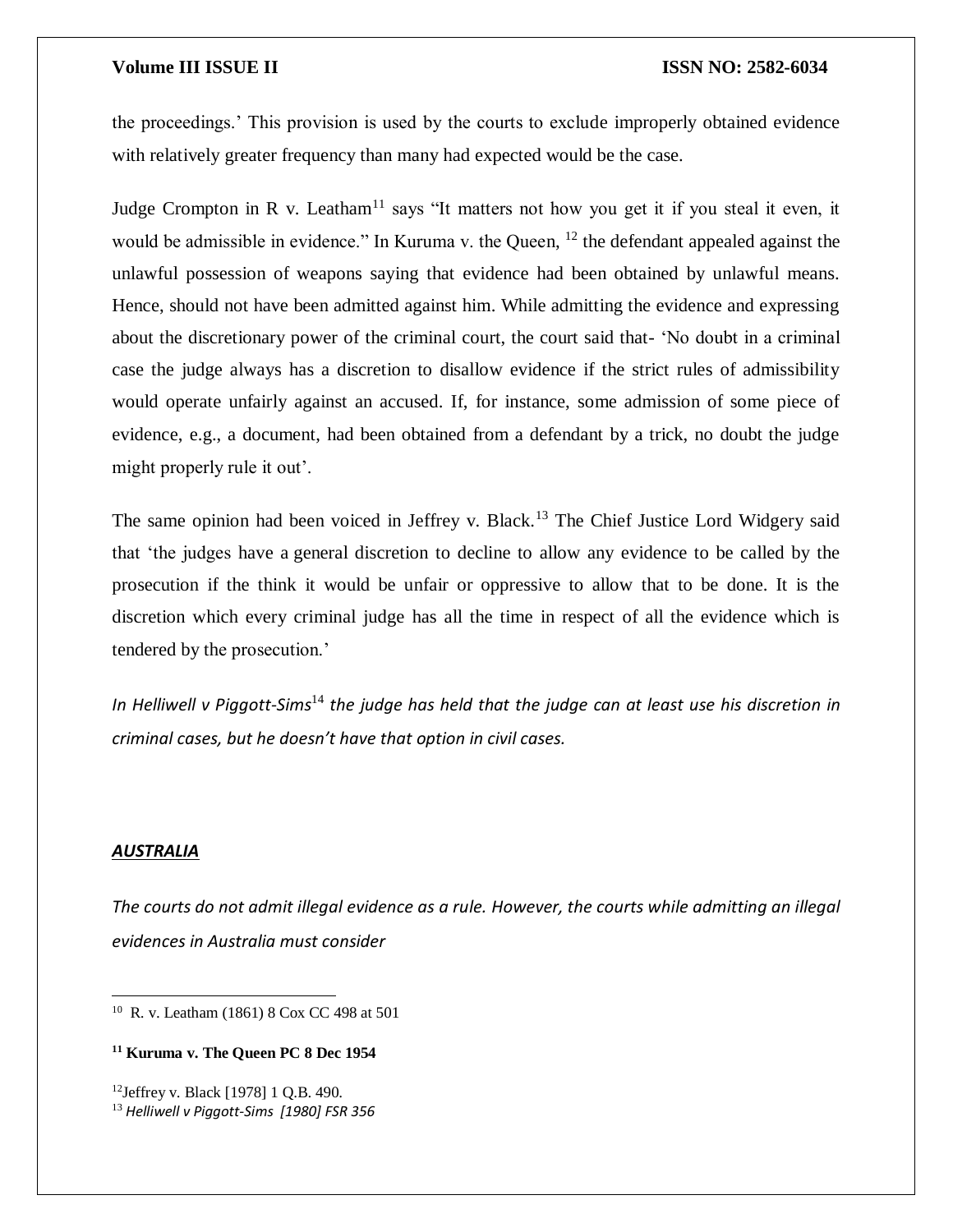- the probative value of the evidence (how relevant it is to the case);
- the importance of the evidence.
- the nature and gravity of the offence; and
- the difficulty of obtaining the evidence without breaking the law.

# *INDIA*

 $\overline{a}$ 

The main footage on which the Doctrine of The Fruits of Poisonous Tree stands on is the protection of the rights guaranteed by the constitution against the arbitrary and illegal searches, seizures and the coercive interrogation by the police officers to procure evidence. But Just like United Kingdom, Indian Courts show a flexible stance while admitting illegal evidence.

The Indian Evidence Act, the admissibility of evidence is based on relevance than the source. In India the Principle- 'The end justifies the means' is applicable and not 'The Fruits of the poisonous tree.' The Apex court says that as long as the evidence is not affected by Section 24, Section 25 and Sec 26, it shall be admissible.

The Law commission of India in its  $94<sup>th</sup>$  report<sup>15</sup> said that this doctrine is against the basic human rights. The report rejects the evidence which was obtained at the cost of someone's privacy. The report reiterates that the traditional principles have to be replaced with modern rules which maintains the chastity and integrity of the justice while upholding the persons Privacy. The Report advices the addition of Section 166A into the Indian Evidence Act which would allow the courts to reject an illegally obtained evidence.

Kerala High Court in M.C. Sekharan And Ors. vs State Of Kerala <sup>16</sup> held that- In our country, however bad the means employed in obtaining the information may be, [Section 27](https://indiankanoon.org/doc/1312051/) of the Evidence Act authorises the court to ignore those means and act on the information if the end justifies it, that is, if mean recovery is made in consequence of the information.

 $14$  Law Commission of India;  $94<sup>th</sup>$  report; Evidence obtained illegally and improperly; proposed section 166A of Indian Evidence Act; Dt Oct 28, 1983

<sup>&</sup>lt;sup>15</sup> Kerala High Court in M.C. Sekharan And Ors. vs State Of Kerala on 2 March, 1979; 1980 CriLJ 31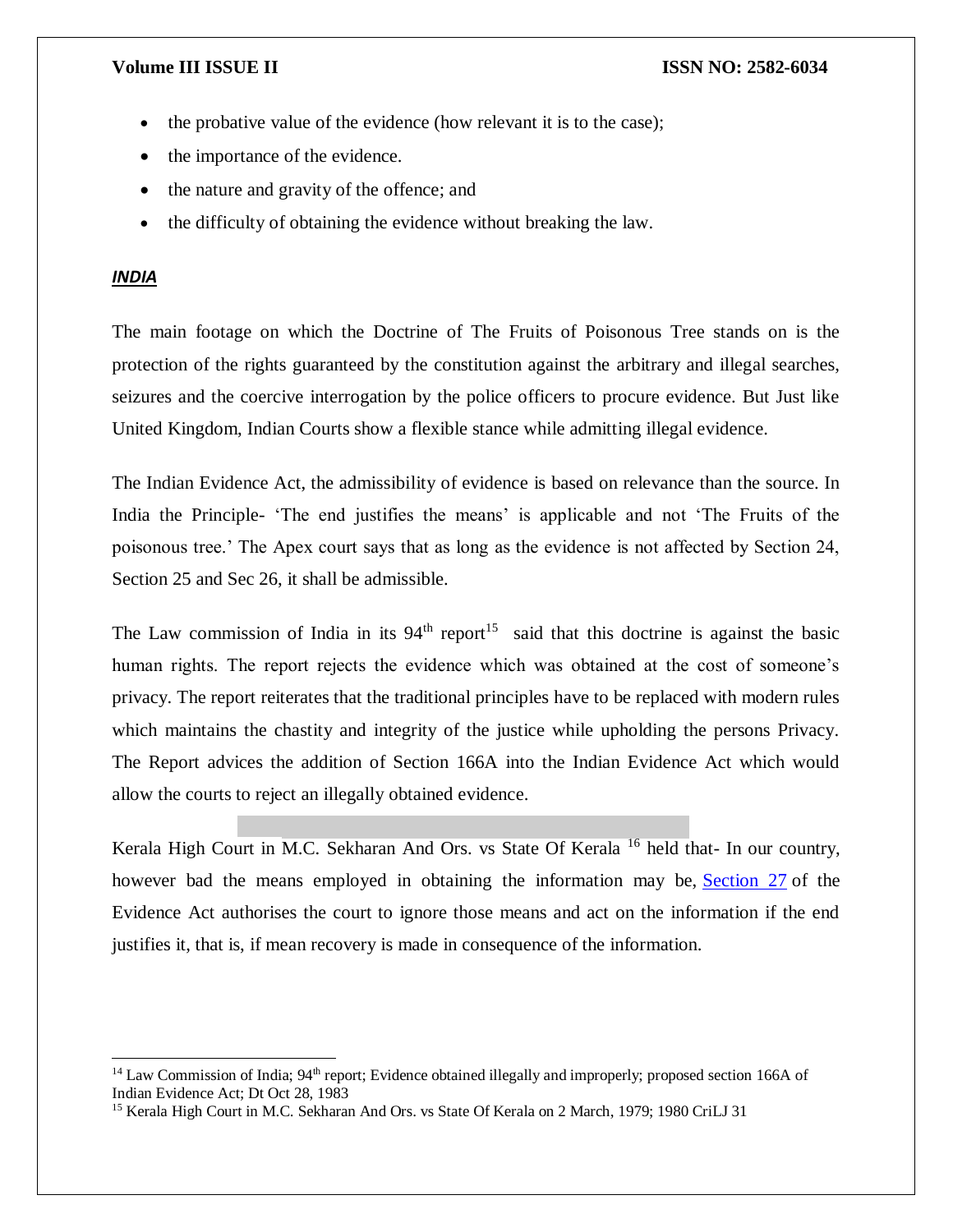In State of M.P. through CBI, V. Paltan Mallah,<sup>17</sup> the Supreme Court discussed the  $94<sup>th</sup>$  Law Commission Report and has categorically held that the evidence collected illegally or in violation of the procedural law will not become admissible.

In R.M. Malkani v. State of Maharashtra,  $18$  the sting operation was initiated by the police in which the coroner who was asking for bribe from the doctor over a phone call has been tapped. The charges were filed against him on the basis of incriminating statements made by him. In this case the Supreme Court held that "Tape recorded conversation is admissible provided that the conversation is relevant to the matters in issue, that there is identification of the voice and that the accuracy of the conversation is proved by eliminating the possibility of erasing the tape record. A contemporaneous tape record of a relevant conversation is a relevant fact and is admissible under S.8. It is *res gestae*. It is also comparable to a photograph of a relevant incident. The conversation is therefore a relevant fact and is admissible under S.7."

This case is similar to the Olmstead v United States<sup>19</sup> case, in which the question raised was, whether the policeman violated the law by tapping the phone of the accused to obtain evidence. The prosecution contended that there is no actual trespass into the accused's property do so. The Court ruled that the Government could use the evidence obtained from the wiretapping, The exclusionary rule which holds that illegally obtained evidence may not be used against the defendants at the trial was in force at that time. While expressing his dissent over the judgement, Justice Louis Brandeis wrote that 'there is no difference between listening to a phone call and reading a sealed letter.' He said 'Founders have conferred against the Government, the right to be let alone- The most comprehensive of rights and the right most favoured by the civilized man'.

 $\overline{a}$ 

<sup>&</sup>lt;sup>16</sup> In State of M.P. through CBI, V. Paltan Mallah ((2005) 3 SCC 169

<sup>17</sup> Malkani v State of Maharashtra, 1973 AIR 157, 1973 SCR (2) 417

**<sup>18</sup> Olmstead v. United States, 277 U.S. 438 (1928)**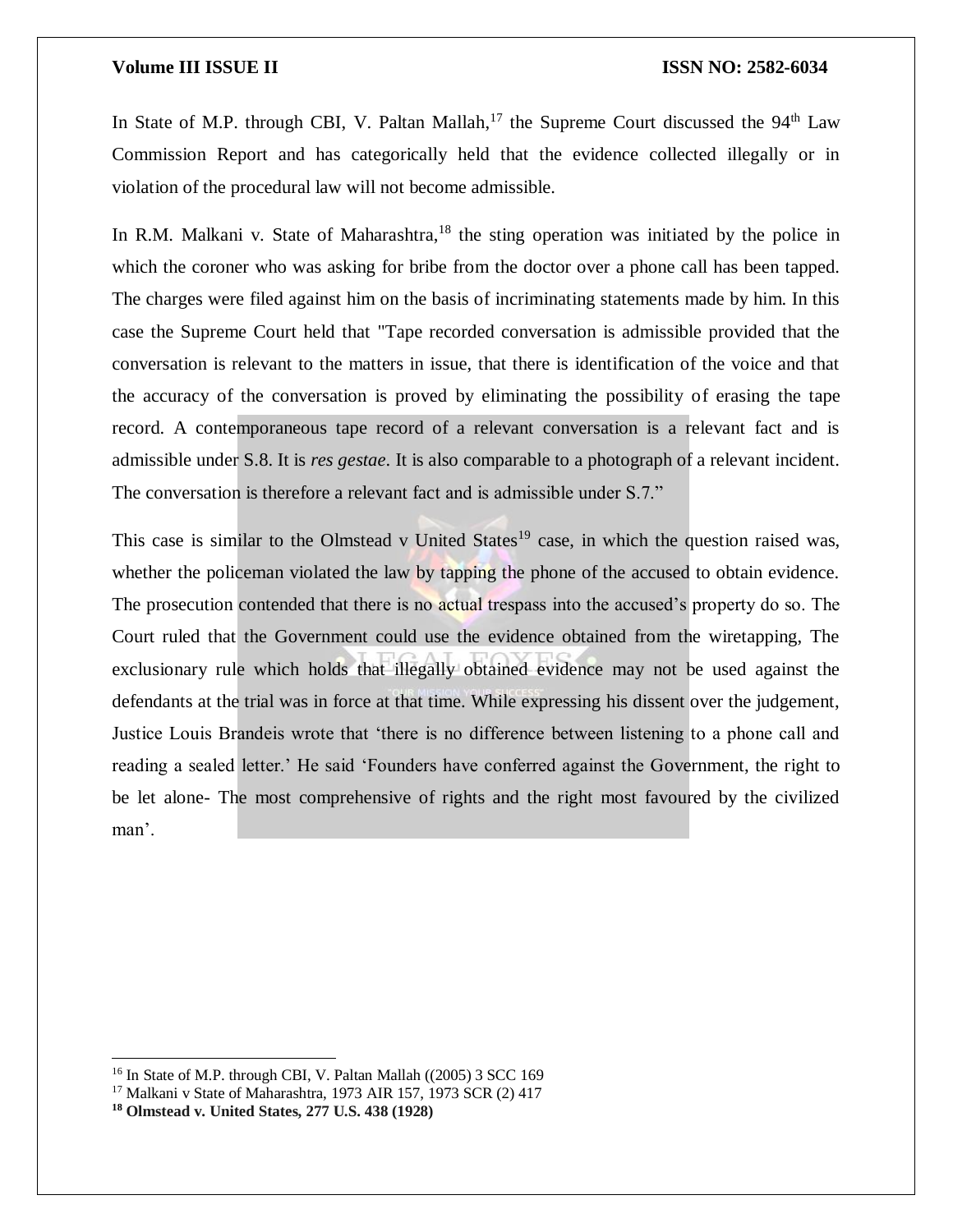The Supreme Court gave a contrary opinion to that of Malkani's case in People's Union for Civil Liberties vs. Union of India  $\&$  Ors.<sup>20</sup> In this case The writ petition was filed in the wake of the report on "Tapping of politicians phones" by the Central Bureau of Investigation (CBI).

The Supreme Court held that the phone-tapping without appropriate safeguards, and without following legal process, was a violation of individuals' fundamental right to privacy. It held that 'Telephone conversation is an important facet of a man's private life. Right to privacy would certainly include telephone-conversation in the privacy of one's home or office. Telephonetapping would, thus, infract Article 21 of the Constitution of India unless it is permitted under the procedure established by law.'

Regarding the admissibility of the tape recorded evidence, the Supreme Court of India laid down certain rules in the case of Magraj Patodia v. R.K.Birla  $^{21}$ 

When a tape is played to the court, it is played to test the genuineness as well as the content. When the court is satisfied with the genuineness of the tape, the content is looked into. This seems to be against the principles of hearsay, for the argument most often given when hearsay evidence is introduced, is that it is not being introduced for the truth of its contents.

This is a very important consideration, because the intonation of the voices could inform the Court of two things:

- The genuineness, by identifying the voices properly.
- The intention behind the voices, which could lead to an establishment of mens rea for the offence.'

To Analyse the Doctrine Selvi v State of Karnataka<sup>22</sup> has to be assessed. While assessing the efficacy and legitimacy of impugned techniques like polygraph and narco analysis The Supreme Court of India said that "relying on short-cuts would damage the diligence required for completing meaningful investigations."

### **CONCLUSION**

 $\overline{a}$ <sup>19</sup> People's Union for Civil Liberties vs. Union of India & Ors, AIR 1997 SC 568, (1997) 1 SCC 301

<sup>20</sup> Magraj Patodia v R.K. Birla, AIR 1971 SC 1297.

<sup>21</sup> Selvi v State of Karnataka and anr, Criminal Appeal No. 1267 of 2004